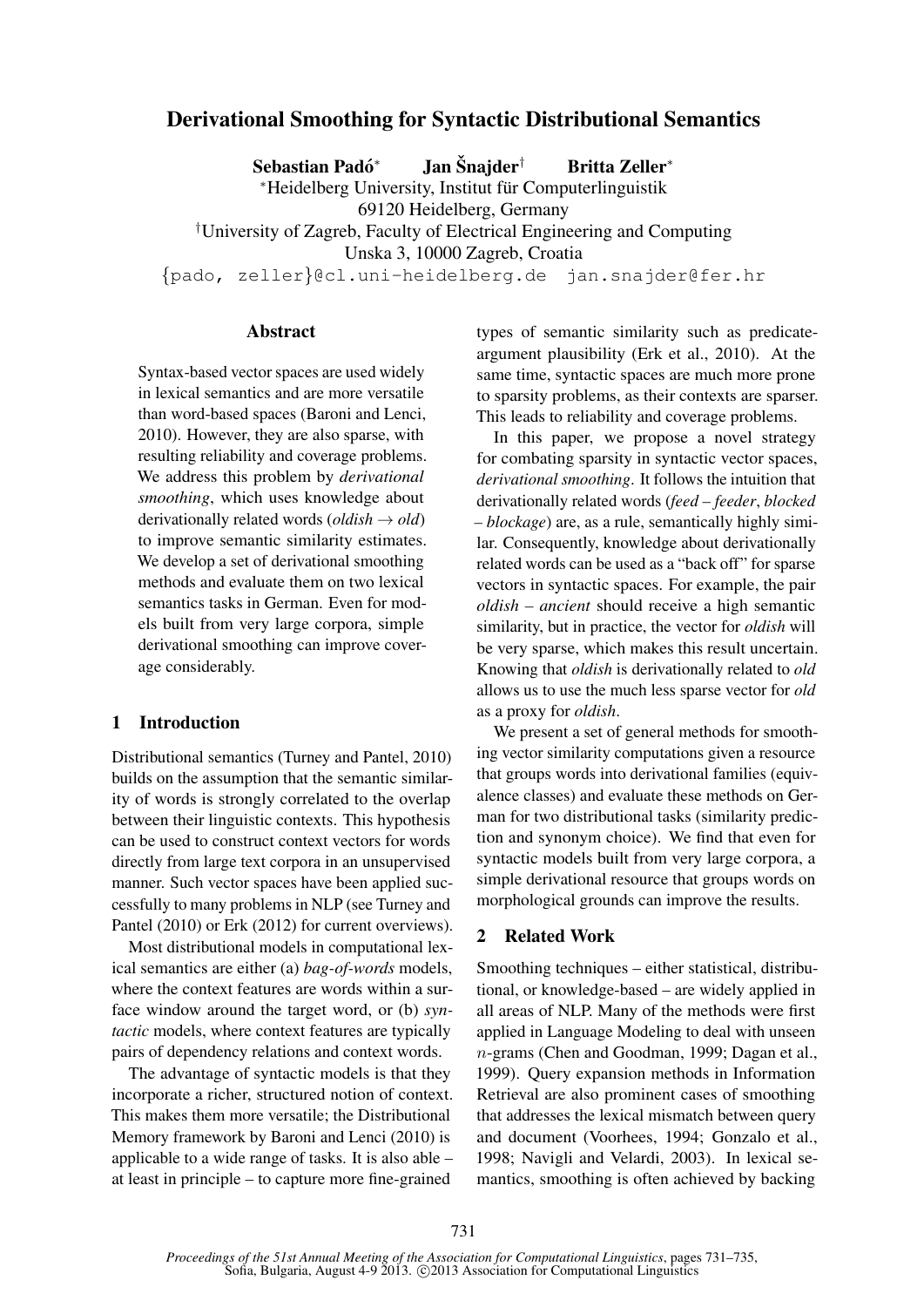off from words to semantic classes, either adopted from a resource such as WordNet (Resnik, 1996) or induced from data (Pantel and Lin, 2002; Wang et al., 2005; Erk et al., 2010). Similarly, distributional features support generalization in Named Entity Recognition (Finkel et al., 2005).

Although distributional information is often used for smoothing, to our knowledge there is little work on smoothing distributional models themselves. We see two main precursor studies for our work. Bergsma et al. (2008) build models of selectional preferences that include morphological features such as capitalization and the presence of digits. However, their approach is task-specific and requires a (semi-)supervised setting. Allan and Kumaran (2003) make use of morphology by building language models for stemming-based equivalence classes. Our approach also uses morphological processing, albeit more precise than stemming.

## 3 A Resource for German Derivation

Derivational morphology describes the process of building new (derived) words from other (basis) words. Derived words can, but do not have to, share the part-of-speech (POS) with their basis ( $old_A \rightarrow$ *oldish*<sub>A</sub> vs. *warm*<sub>A</sub>  $\rightarrow$  *warm*<sub>V</sub>*, warmth*<sub>N</sub> $)$ . Words can be grouped into *derivational families* by forming the transitive closure over individual derivation relations. The words in these families are typically semantically similar, although the exact degree depends on the type of relation and idiosyncratic factors (*book*<sub>N</sub>  $\rightarrow$  *bookish*<sub>A</sub>, Lieber (2009)).

For German, there are several resources with derivational information. We use version 1.3 of DERIVBASE (Zeller et al., 2013),<sup>1</sup> a freely available resource that groups over 280,000 verbs, nouns, and adjectives into more than 17,000 nonsingleton derivational families. It has a precision of 84% and a recall of 71%. Its higher coverage compared to CELEX (Baayen et al., 1996) and IMSLEX (Fitschen, 2004) makes it particularly suitable for the use in smoothing, where the resource should include low-frequency lemmas.

The following example illustrates a family that covers three POSes as well as a word with a predominant metaphorical reading (*to kneel*  $\rightarrow$  *to beg*):

knieen<sub>V</sub> (*to kneel*<sub>V</sub>), beknieen<sub>V</sub> (to  $\text{beg}_V$ ), Kniende<sub>N</sub> (kneeling person<sub>N</sub>), kniend<sub>A</sub> (kneeling<sub>A</sub>), Knie<sub>Nn</sub> (knee<sub>N</sub>)

Using derivational knowledge for smoothing raises the question of how semantically similar the lemmas within a family really are. Fortunately, DE-RIVBASE provides information that can be used in this manner. It was constructed with hand-written derivation rules, employing string transformation functions that map basis lemmas onto derived lemmas. For example, a suffixation rule using the affix "heit" generates the derivation *dunkel – Dunkelheit* ( $dark_A - darkness_N$ ). Since derivational families are defined as transitive closures, each pair of words in a family is connected by a derivation path. Because the rules do not have a perfect precision, our confidence in pairs of words decreases the longer the derivation path between them. To reflect this, we assign each pair a *confidence* of  $1/n$ , where  $n$  is the length of the shortest path between the lemmas. For example, *bekleiden* (*enrobe* $_V$ ) is connected to *Verkleidung* (*disguise*<sub>N</sub>) through three steps via the lemmas *kleiden* (*dress*<sub>V</sub>) and *verkleiden (disguise<sub>V</sub>)* and is assigned the confidence  $1/3$ .

# 4 Models for Derivational Smoothing

Derivational smoothing exploits the fact that derivationally related words are also semantically related, by combining and/or comparing distributional representations of derivationally related words. The definition of a derivational smoothing algorithm consists of two parts: a *trigger* and a *scheme*.

**Notation.** Given a word  $w$ , we use w to denote its distributional vector and  $\mathcal{D}(w)$  to denote the set of vectors for the derivational family of  $w$ . We assume that  $w \in \mathcal{D}(w)$ . For words that have no derivations in DERIVBASE,  $\mathcal{D}(w)$  is a singleton set,  $\mathcal{D}(w) = \{ \mathbf{w} \}$ . Let  $\alpha(w, w')$  denote the confidence of the pair  $(w, w')$ , as explained in Section 3.

Smoothing trigger. As discussed above, there is no guarantee for high semantic similarity within a derivational family. For this reason, smoothing may also drown out information. In this paper, we report on two triggers: *smooth always* always performs smoothing; *smooth if sim=0* smooths only when the unsmoothed similarity  $sim(\mathbf{w}_1, \mathbf{w}_2)$  is zero or unknown (due to  $w_1$  or  $w_2$  not being in the model).

Smoothing scheme. We present three smoothing schemes, all of which apply to the level of complete families. The first two schemes are *exemplar-based* schemes, which define the smoothed similarity for a word pair as a function of the pairwise similarities between all words of the two derivational families.

<sup>1</sup>Downloadable from: http://goo.gl/7KG2U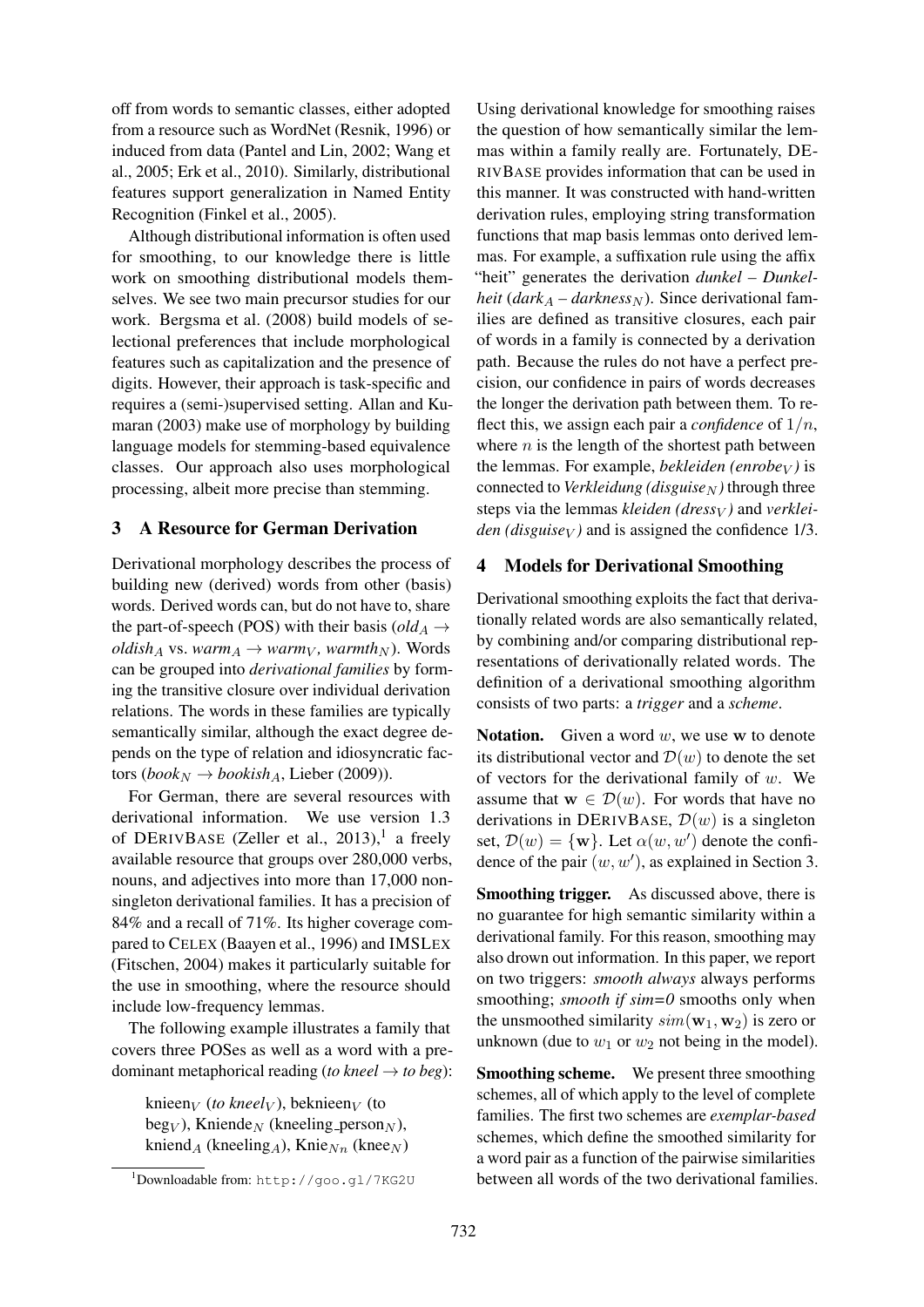The first one, *maxSim*, checks for particularly similar words in the families:

$$
maxSim(w_1, w_2) = \max_{\substack{\mathbf{w}_1' \in \mathcal{D}(w_1) \\ \mathbf{w}_2' \in \mathcal{D}(w_2)}} sim(\mathbf{w}_1', \mathbf{w}_2')
$$

The second one, *avgSim*, computes the average pairwise similarity  $(N$  is the number of pairs):

$$
avgSim(w_1, w_2) = \frac{1}{N} \sum_{\substack{\mathbf{w}_1' \in \mathcal{D}(w_1) \\ \mathbf{w}_2' \in \mathcal{D}(w_2)}} sim(\mathbf{w}_1', \mathbf{w}_2')
$$

The third scheme, *centSim*, is *prototype-based*. It computes a centroid vector for each derivational family, which can be thought of as a representation for the concept(s) that it expresses:

$$
\mathit{centSim}(w_1,w_2) = \mathit{sim}\big(\mathbf{c}(\mathcal{D}(w_1)), \mathbf{c}(\mathcal{D}(w_2))\big)
$$

where  $\mathbf{c}(\mathcal{D}(w)) = \sum_{\mathbf{w}' \in \mathcal{D}(w)} \alpha(w, w') \cdot \mathbf{w}'$  is the confidence-weighted centroid vector. *centSim* is similar to *avgSim*. It is more efficient to calculate and effectively introduces a kind or regularization, where outliers in either family have less impact on the overall result.

These models only represents a sample of possible derivational smoothing methods. We performed a number of additional experiments (POS-restricted smoothing, word-based, and pair-based smoothing triggers), but they did not yield any improvements over the simpler models we present here.

#### 5 Experimental Evaluation

Syntactic Distributional Model. The syntactic distributional model that we use represents target words by pairs of dependency relations and context words. More specifically, we use the  $W \times LW$ matricization of DM.DE, the German version (Pado´ and Utt, 2012) of Distributional Memory (Baroni and Lenci, 2010). DM.DE was created on the basis of the 884M-token SDEWAC web corpus (Faaß et al., 2010), lemmatized, tagged, and parsed with the German MATE toolkit (Bohnet, 2010).

Experiments. We evaluate the impact of smoothing on two standard tasks from lexical semantics. The first task is predicting semantic similarity. We lemmatized and POS-tagged the German GUR350 dataset (Zesch et al., 2007), a set of 350 word pairs with human similarity judgments, created analogously to the well-known Rubenstein and Goodenough (1965) dataset for English.<sup>2</sup> We predict

semantic similarity as cosine similarity. We make a prediction for a word pair if both words are represented in the semantic space and their vectors have a non-zero similarity.

The second task is synonym choice on the German version of the Reader's Digest WordPower dataset (Wallace and Wallace, 2005).<sup>2</sup> This dataset, which we also lemmatized and POS-tagged, consists of 984 target words with four synonym candidates each (including phrases), one of which is correct. Again, we compute semantic similarity as the cosine between target and a candidate vector and pick the highest-similarity candidate as synonym. For phrases, we compute the maximum pairwise word similarity. We make a prediction for an item if the target as well as at least one candidate are represented in the semantic space and their vectors have a non-zero similarity.

We expect differences between the two tasks with regard to derivational smoothing, since the words within derivational families are generally related but often not synonymous (cf. the example in Section 3). Thus, semantic similarity judgments should profit more easily from derivational smoothing than synonym choice.

Baseline. Our baseline is a standard bag-ofwords vector space (BOW), which represents target words by the words occurring in their context. We use standard parameters  $(\pm 10$  word window, 8.000 most frequent verb, noun, and adjective lemmas). The model was created from the same corpus as DM.DE. We also applied derivational smoothing to this model, but did not obtain improvements.

Evaluation. To analyze the impact of smoothing, we evaluate the coverage of models and the quality of their predictions separately. In both tasks, coverage is the percentage of items for which we make a prediction. We measure quality of the semantic similarity task as the Pearson correlation between the model predictions and the human judgments for covered items (Zesch et al., 2007). For synonym choice, we follow the method established by Mohammad et al. (2007), measuring accuracy over covered items, with partial credit for ties.

Results for Semantic Similarity. Table 1 shows the results for the first task. The unsmoothed DM.DE model attains a correlation of  $r = 0.44$ and a coverage of 58.9%. Smoothing increases the coverage substantially to 88%. Additionally, conservative, prototype-based smoothing (if  $sim = 0$ )

<sup>2</sup>Downloadable from: http://goo.gl/bFokI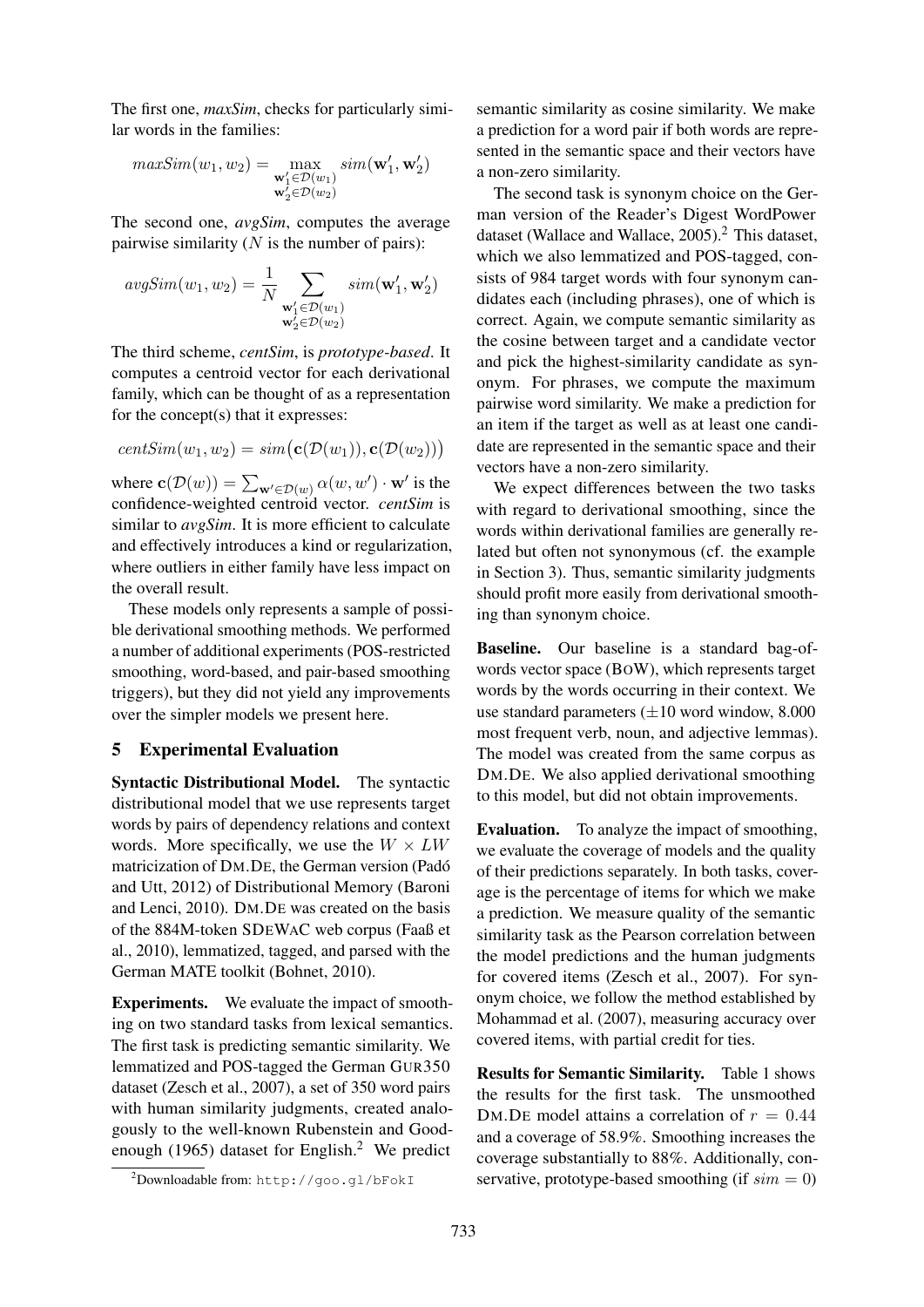| Smoothing<br>trigger          | Smoothing<br>scheme         | $\boldsymbol{r}$  | Cov<br>$\%$          |
|-------------------------------|-----------------------------|-------------------|----------------------|
| DM.DE, unsmoothed             |                             | .44               | 58.9                 |
| DM.DE.<br>smooth always       | avgSim<br>maxSim<br>centSim | .30<br>.43<br>.44 | 88.0<br>88.0<br>88.0 |
| DM.DE.<br>smooth if $sim = 0$ | avgSim<br>maxSim<br>centSim | .43<br>.42<br>.47 | 88.0<br>88.0<br>88.0 |
| <b>BOW</b> baseline           |                             | .36               | 94.9                 |

Table 1: Results on the semantic similarity task (r: Pearson correlation, Cov: Coverage)

| Smoothing<br>trigger                | Smoothing<br>scheme         | Acc<br>$\%$          | Cov<br>$\%$          |
|-------------------------------------|-----------------------------|----------------------|----------------------|
| DM.DE, unsmoothed (Padó & Utt 2012) |                             | 53.7                 | 80.8                 |
| DM.DE.<br>smooth always             | avgSim<br>maxSim<br>centSim | 46.0<br>50.3<br>49.1 | 86.6<br>86.6<br>86.6 |
| DM.DE.<br>smooth if $sim = 0$       | avgSim<br>maxSim<br>centSim | 52.6<br>51.2<br>51.3 | 86.6<br>86.6<br>86.6 |
| BOW "baseline"                      |                             | 56.9                 | 98.5                 |

Table 2: Results on the synonym choice task (Acc: Accuracy, Cov: Coverage)

increases correlation somewhat to  $r = 0.47$ . The difference to the unsmoothed model is not significant at  $p = 0.05$  according to Fisher's (1925) method of comparing correlation coefficients.

The bag-of-words baseline (BOW) has a greater coverage than DM.DE models, but at the cost of lower correlation across the board. The only DM.DE model that performs worse than the BOW baseline is the non-conservative avgSim (average similarity) scheme. We attribute this weak performance to the presence of many pairwise zero similarities in the data, which makes the avgSim predictions unreliable.

To our knowledge, there are no previous published papers on distributional approaches to modeling this dataset. The best previous result is a GermaNet/Wikipedia-based model by Zesch et al. (2007). It reports a higher correlation ( $r = 0.59$ ) but a very low coverage at 33.1%.

Results for Synonym Choice. The results for the second task are shown in Table 2. The unsmoothed model achieves an accuracy of 53.7% and a coverage of 80.8%, as reported by Pado´ and Utt (2012). Smoothing increases the coverage by almost 6% to 86.6% (for example, a question item for *inferior* becomes covered after backing off from the target to *Inferiorität* (*inferiority*)). All smoothed models show a loss in accuracy, albeit small. The best model is again a conservative smoothing model ( $sim = 0$ ) with a loss of 1.1% accuracy. Using bootstrap resampling (Efron and Tibshirani, 1993), we established that the difference to the unsmoothed DM.DE model is not significant at  $p < 0.05$ . This time, the avgSim (average similarity) smoothing scheme performs best, with the prototype-based scheme in second place. Thus, the results for synonym choice are less clear-cut: derivational smoothing can trade accuracy against

coverage but does not lead to a clear improvement. What is more, the BOW "baseline" significantly outperforms all syntactic models, smoothed and unsmoothed, with an almost perfect coverage combined with a higher accuracy.

#### 6 Conclusions and Outlook

In this paper, we have introduced derivational smoothing, a novel strategy to combating sparsity in syntactic vector spaces by comparing and combining the vectors of morphologically related lemmas. The only information strictly necessary for the methods we propose is a grouping of lemmas into derivationally related classes. We have demonstrated that derivational smoothing improves two tasks, increasing coverage substantially and also leading to a numerically higher correlation in the semantic similarity task, even for vectors created from a very large corpus. We obtained the best results for a conservative approach, smoothing only zero similarities. This also explains our failure to improve less sparse word-based models, where very few pairs are assigned a similarity of zero. A comparison of prototype- and exemplar-based schemes did not yield a clear winner. The estimation of generic semantic similarity can profit more from derivational smoothing than the induction of specific lexical relations.

In future work, we plan to work on other evaluation tasks, application to other languages, and more sophisticated smoothing schemes.

Acknowledgments. Authors 1 and 3 were supported by the EC project EXCITEMENT (FP7 ICT-287923). Author 2 was supported by the Croatian Science Foundation (project 02.03/162: "Derivational Semantic Models for Information Retrieval"). We thank Jason Utt for his support and expertise.